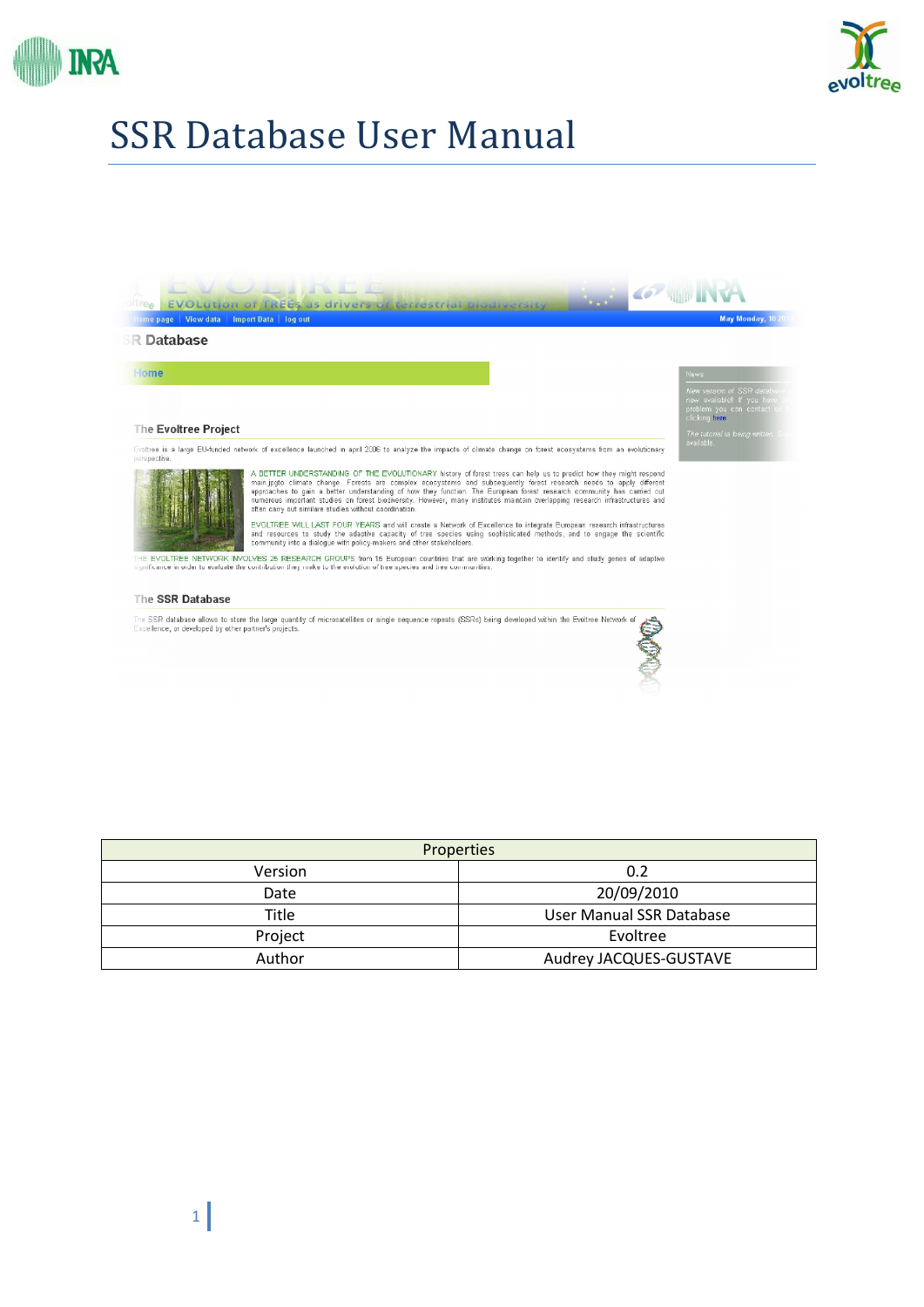



# **Table of contents**

| L.   |    |  |
|------|----|--|
|      | 1. |  |
|      | 2. |  |
|      | a. |  |
|      | b. |  |
|      | c. |  |
| II.  |    |  |
|      |    |  |
|      | 2. |  |
|      | 3. |  |
| III. |    |  |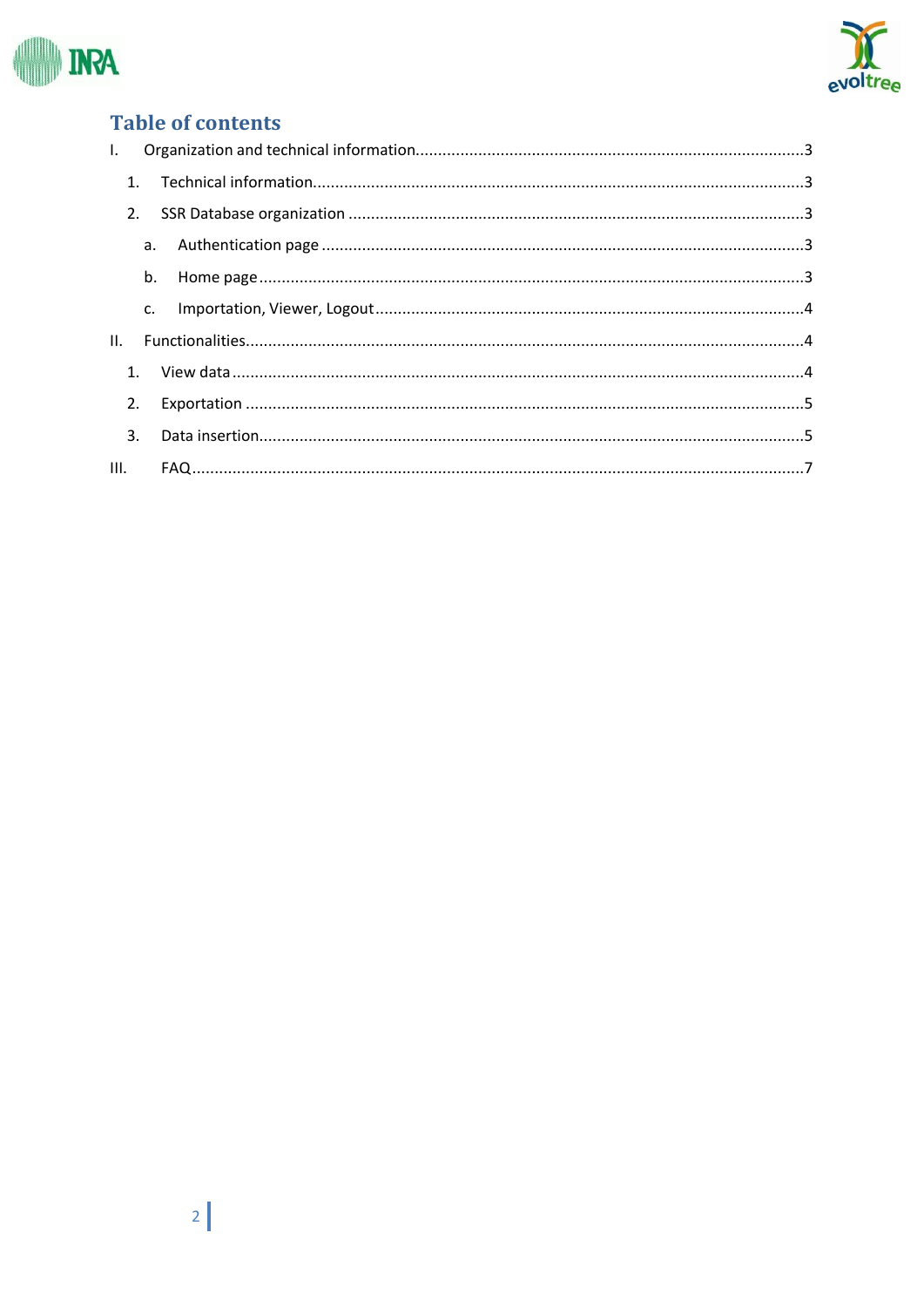



# **I. Organization and technical information**

# **1. Technical information**

The web interface of the SSR Database has been developed in Ruby on Rails and tested on Mozilla Firefox. The database system management used is PostgreSQL (8.1.x).

# **2. SSR Database organization**

### **a. Authentication page**

You must be connected to access to the database. Login and password are delivered by the database administrator on demand (audrey@pierroton.inra.fr).

| Home page   View data   Import Data   log out<br><b>SSR Database</b> |  |
|----------------------------------------------------------------------|--|
| Please authenticate you                                              |  |
| <b>Welcome</b>                                                       |  |
| Please authenticate you                                              |  |
|                                                                      |  |
| *Login:<br>*Password:                                                |  |
|                                                                      |  |
| Sign in<br>$*$ = required fields                                     |  |

**Figure 1 : login page**

### **b. Home page**

3

The home page contains an abstract on the Evoltree Project, which involves the SSR database. A frame on the right announces the last modifications concerning the database. A link is also proposed to contact the database administrator in case.

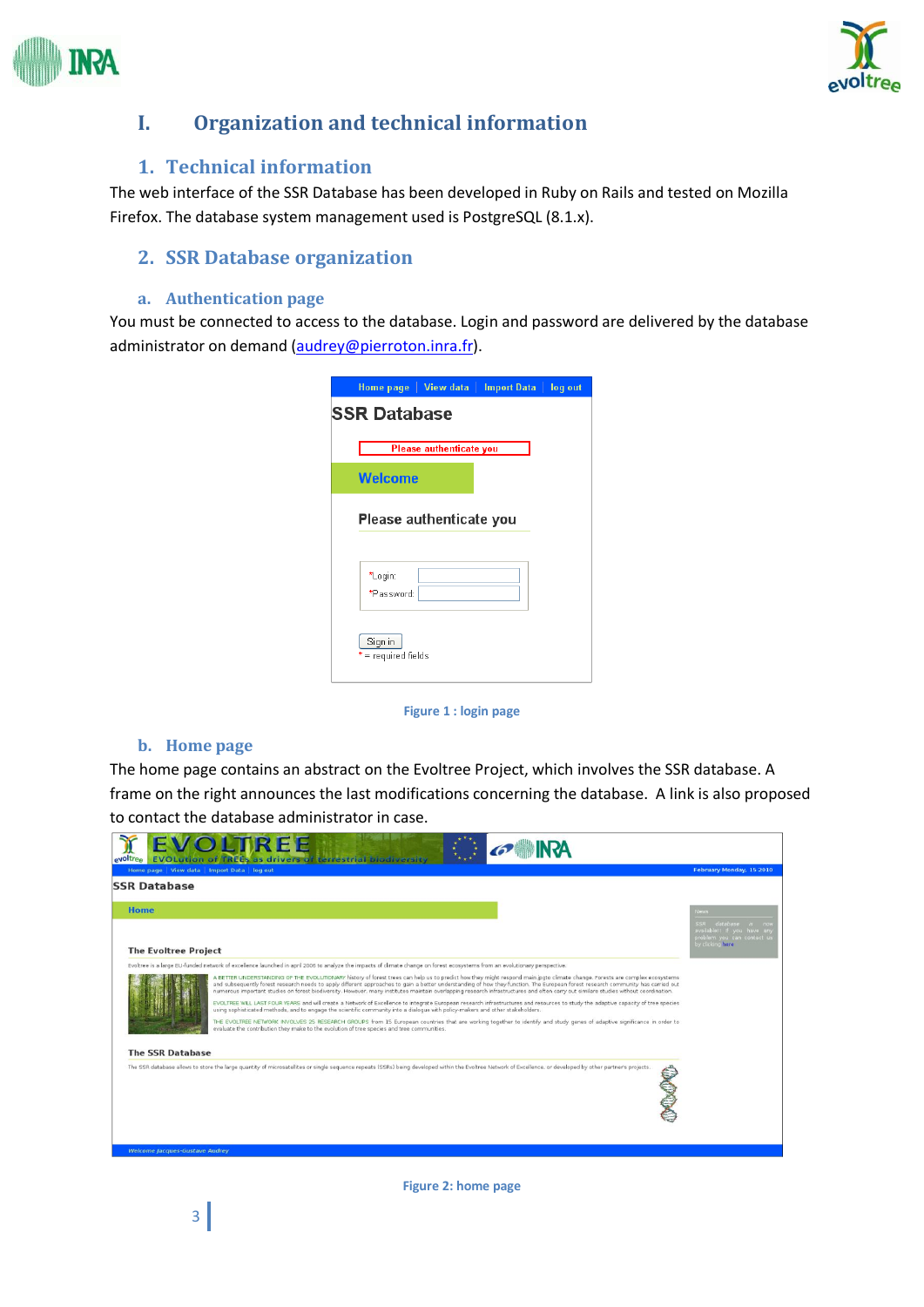



### **c. Importation, Viewer, Logout**

Those functions are accessible from the navigation bar.

# **II. Functionalities**

# **1. View data**

| Home page   View data       | Import Data                                                                   | Tutorial   Administration | Contact | log out |                               |                         |                 |
|-----------------------------|-------------------------------------------------------------------------------|---------------------------|---------|---------|-------------------------------|-------------------------|-----------------|
| <b>SSR Database</b>         |                                                                               |                           |         |         |                               |                         |                 |
| <b>Data Viewer</b>          |                                                                               |                           |         |         |                               |                         |                 |
| Advanced Search             |                                                                               |                           |         |         | Your assemblies               |                         |                 |
| Reference species           | $-A   -$                                                                      | $\overline{\mathbf{v}}$   |         |         | <b>Assembly version</b>       | Date of creation        |                 |
| Assembly version :          | eSSR_Evoltree_Pierroton                                                       | $\checkmark$              |         |         | eSSR_Evoltree_Pierroton       | 2010-05-19 09:49:23 UTC | see all markers |
| <b>Tested species</b>       | $-A   -$<br>mononucleotide<br>mononucleotide<br>dinucleotide<br>trinucleotide | $\checkmark$              |         |         | ssr grobur sigenaecontig Ueno | 2010-05-26 12:51:04 UTC | see all markers |
| Repeat class :              | tetranucleotide<br>pentanucleotide<br>hexanucleotide<br>mixed<br>undefined    |                           |         |         |                               |                         |                 |
| Motif class:                | compound<br>perfect<br>imperfect<br>undefined                                 |                           |         |         |                               |                         |                 |
| Motif short:                |                                                                               |                           |         |         |                               |                         |                 |
| Motif length:               |                                                                               |                           |         |         |                               |                         |                 |
| Annotation:                 |                                                                               |                           |         |         |                               |                         |                 |
| International accession ID: |                                                                               |                           |         |         |                               |                         |                 |
| Search                      |                                                                               |                           |         |         |                               |                         |                 |

#### **Figure 3 : The "Viewer"**

The data displaying is accessible from the navigation bar. On this page (see Figure 3), the user can display all markers contained in an assembly which has been inserted by himself: those assemblies are listed in a table.

| Your assemblies<br><b>Assembly version</b> | Date of creation        |                 |
|--------------------------------------------|-------------------------|-----------------|
| assembly version1                          | 2010-01-20 14:58:22 UTC | see all markers |
| assembly version2                          | 2010-01-25 10:52:03 UTC | see all markers |
| assembly version3                          | 2010-01-27 15:26:18 UTC | see all markers |

#### **Figure 5: assemblies display**

The user can search on the entire database, in the existing assemblies with a search form. The following fields must be completed:

- *Referenced species*: the species on which the marker was developed
- Tested species: the species of interest. The search can be done for one species or for all the species.

4



#### **Figure 4: Search form**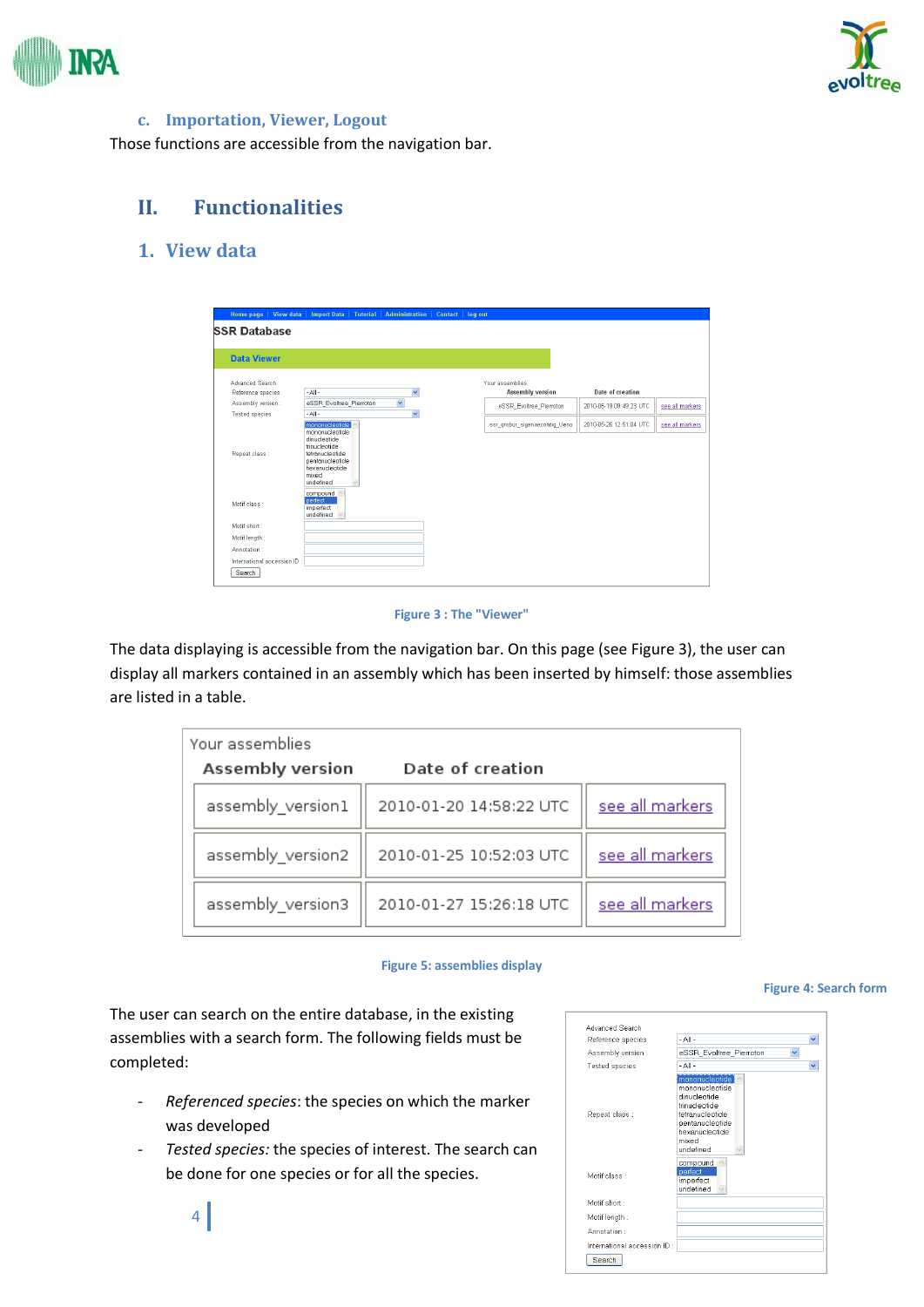



- *Assembly version*: Assembly name.
- *Repeat class*: can be mono, di, tri, tetra, penta or hexanucleotides.
- *Motif class*: Motif can be compound, perfect or imperfect.

The display of the search results or of all markers of an assembly is the same: the markers are listed in a table with all disposable information.

|                                                |            |                     |                       | Home page   View data   Import Data   Tutorial   Administration   Contact   log out |            |                |                              |                 |               |                  |                    |                 |                         |           |
|------------------------------------------------|------------|---------------------|-----------------------|-------------------------------------------------------------------------------------|------------|----------------|------------------------------|-----------------|---------------|------------------|--------------------|-----------------|-------------------------|-----------|
| <b>SSR Database</b>                            |            |                     |                       |                                                                                     |            |                |                              |                 |               |                  |                    |                 |                         |           |
|                                                |            |                     |                       |                                                                                     |            |                |                              |                 |               |                  |                    |                 |                         |           |
| <b>Data Viewer</b>                             |            |                     |                       |                                                                                     |            |                |                              |                 |               |                  |                    |                 |                         |           |
| Reference<br>Species                           | Locus name | Locus short<br>name | Reference<br>sequence | International<br>accession ID                                                       | Annotation | Repat<br>class | Number<br>$\circ$<br>repeats | Repeat<br>start | Repeat<br>end | Motif<br>olass   | Motif string short | Motif<br>string | Forward primer          |           |
| Populus<br>tremula x<br>Populus<br>tremuloides | ai164591   | ai164501            |                       | ai164601                                                                            |            | undefined      |                              |                 |               | undefined        |                    |                 | CCACCCAAACCATGCCCTTTATC | GAATCCCCT |
| Populus<br>tremula x<br>Populus<br>tremuloides | ai164591   | ai164591            |                       | ai104591                                                                            |            | undefined      |                              |                 |               | undefined        |                    |                 | CCACCCAAACCATGCCCTTTATC | GAATCCCCT |
| Populus<br>tremula x<br>Populus<br>tremuloides | ai164591   | ai164591            |                       | ai164691                                                                            |            | undefined      |                              |                 |               | undefined        |                    |                 | CCACCCAAACCATGCCCTTTATC | GAATCCCCT |
| Populus<br>tremula x<br>Populus<br>tremuloides | ai104591   | ai104591            |                       | ai164591                                                                            |            | undefined      |                              |                 |               | undefined        |                    |                 | CCACCCAAACCATGCCCTTTATC | GAATCCCCT |
| Populus<br>tremula x<br>Populus<br>tremuloides | bi128189   | bi128189            |                       | bi128189                                                                            |            | undefined      |                              |                 |               | undefined AG/REV |                    |                 | GGTTGGTGAACTGATTGAAGAG  | GAGACAGA1 |
| Populus<br>tremula x<br>Populus<br>tremuloides | bi128189   | bi128189            |                       | bi128189                                                                            |            | undefined      |                              |                 |               | undefined        | AG/REV             |                 | GGTTGGTGAACTGATTGAAGAG  | GAGACAGA1 |
| Populus<br>tremula x<br>Populus<br>tremuloides | bi135774   | bi135774            |                       | bi135774                                                                            |            | undefined      |                              |                 |               | undefined AO     |                    |                 | CCTTCTTT00AACCTCACAAAC  | TTGCAGACO |

#### **Figure 6: marker's display**

# **2. Exportation**

The export is made at the level of the data's display. When the search result is displayed, a button "export" appears under the table (Figure 7). By clicking on it, you will be redirected to a page with a link to download the file (Figure 8).

|                                | Home page   View data   Import Data   Tutorial   Administration                     |
|--------------------------------|-------------------------------------------------------------------------------------|
| continue                       | <b>SSR Database</b>                                                                 |
| export                         | Click on this link to download the file: export 1 Poplar1 2092010135329.csv<br>Back |
| <b>Figure 7: export button</b> | <b>Figure 8: link to download</b>                                                   |

# **3. Data insertion**

Data are imported in the database with an importation file in a CSV format (separator ";"). The access to the importation function is done by clicking on *Import Data* in the navigation bar. An excel template is disposable to downloading. It's important to save the importation file in the CSV format. The importation is done with a form. The name of the assembly must be filled in the field *Assembly version*.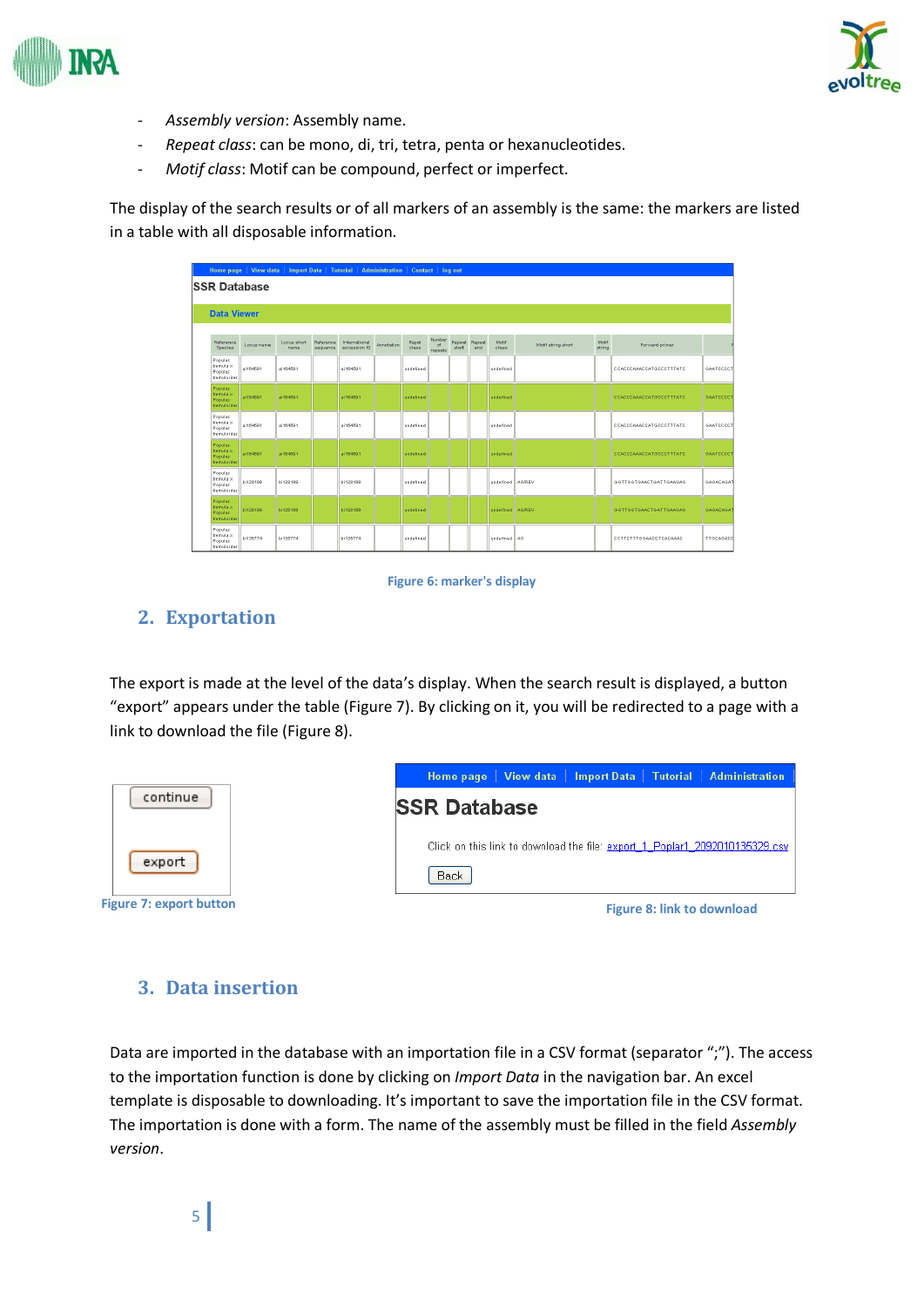



Warning: this name is unique. To insert markers in an existing assembly, it's important to respect the spelling and the case. An automatic completion helps to fill this field.

| Home page                                                                       | View data               | <b>Import Data</b>                         | log out   |
|---------------------------------------------------------------------------------|-------------------------|--------------------------------------------|-----------|
| <b>SSR Database</b>                                                             |                         |                                            |           |
|                                                                                 | <b>Data Importation</b> |                                            |           |
| Assembly version:<br>Select the file to import :<br>Validate the file<br>Submit |                         | ascwww2155 2010<br>/home/audrey/PROJET SSR | Parcourir |

**Figure 9: Importation form**

Then the file (CSV FILE!!) to import is selected, and it can be validated or not before importation by ticking the option: "*validate the file"*. This validation is fully recommended before the importation. Anyway, if the file is incorrect, the importation won't be done and this will be notified by a warning message (Figure 11).

|                     | Home page   View data      | Import Data | log out |
|---------------------|----------------------------|-------------|---------|
| <b>SSR Database</b> |                            |             |         |
|                     |                            |             |         |
|                     | File to validate           |             |         |
| File Ok             |                            |             |         |
|                     | <b>Validation complete</b> |             |         |
|                     |                            |             |         |
| import directly     |                            |             |         |
|                     |                            |             |         |
|                     |                            |             |         |

**Figure 10: correct file**



**Figure 11: incorrect file**